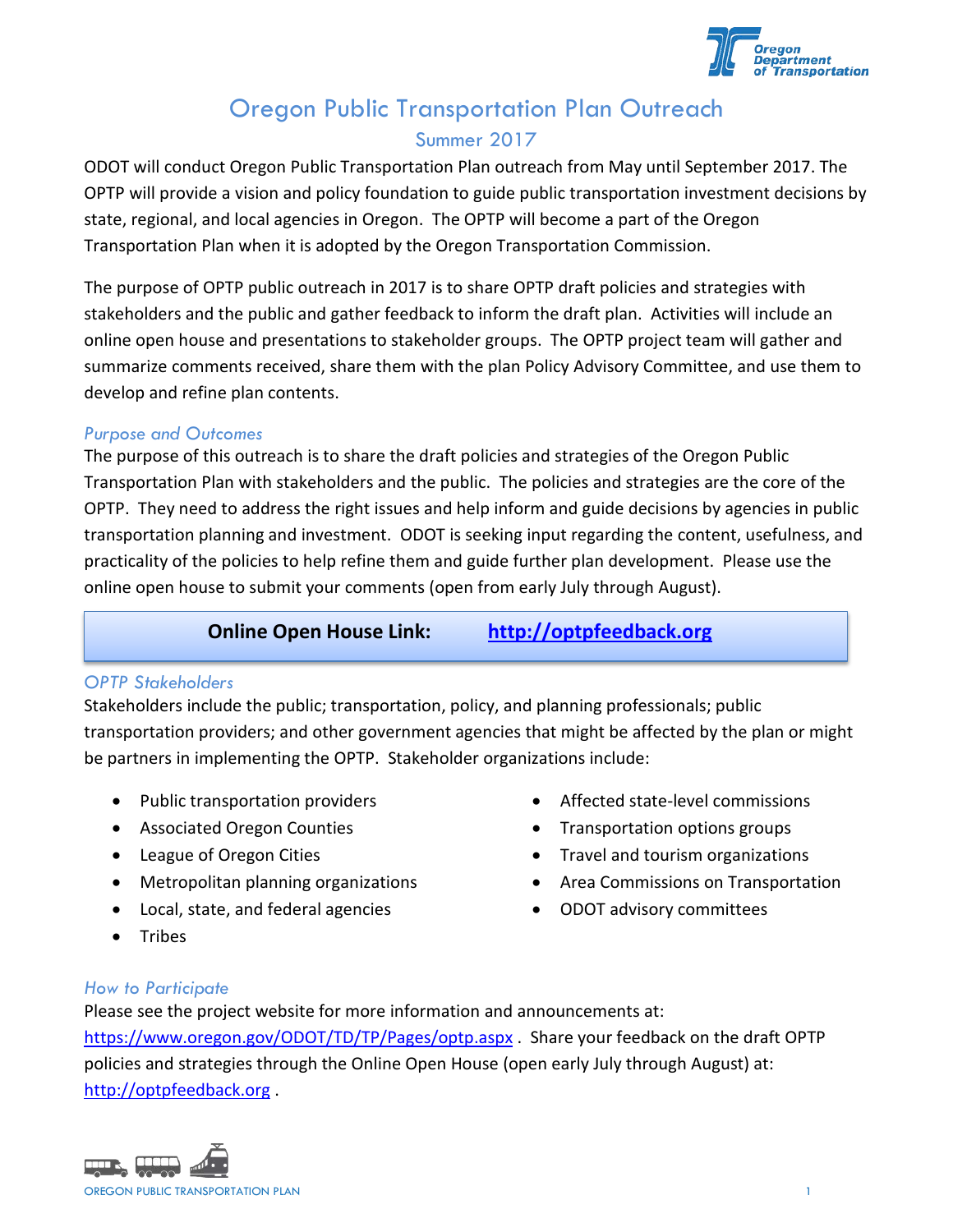# OREGON PUBLIC Transportation plan

## A NEW STATEWIDE PUBLIC TRANSPORTATION PLAN FOR OREGON IS COMING SOON!

The Oregon Department of Transportation (ODOT) is working with stakeholders across the state to develop a new Oregon Public Transportation Plan (OPTP). The plan will include policies and strategies to help anticipate change and invest public resources wisely. Policies and strategies direct ODOT's work and help frame and support the decisions of public transportation providers and other government agencies, impacting transportation decisions throughout the state. The OPTP will become part of the family of mode and topic plans under the Oregon Transportation Plan, which provides overall direction for transportation in Oregon.

The OPTP is a statewide mode plan. It will not include specific projects or investments. However, it will provide a broad policy foundation for public transportation decisions and investment throughout the state. The OPTP will focus on policies and strategies relating to transportation services provided or funded by public agencies. These include fixed-route bus lines, demand response (door-to-door) services, streetcar, and light rail. The plan will also address interactions between public services and existing and emerging private services, such as intercity bus systems, ridesharing, and carsharing.

### **Public Transportation in Oregon:**

- • **Connects people to one another, to places, and to critical services within and between Oregon's urban and rural communities**
- • **Supports Oregon's economic vitality**
- • **Contributes to the health and safety of Oregon communities**



#### **OPTP Vision**

In 2045, public transportation is an integral, interconnected component of Oregon's transportation system that makes Oregon's diverse cities, towns, and communities work. Because public transportation is convenient, affordable, and efficient, it helps further the state's quality of life and economic vitality and contributes to the health and safety of all residents, while reducing greenhouse gas emissions.

#### **OPTP Goals**

GOAL 1: Mobility – Public Transportation User Experience

GOAL 2: Accessibility and Connectivity – Getting from Here to There

GOAL 3: Community Livability and Economic Vitality

- GOAL 4: Equity
- GOAL 5: Health
- GOAL 6: Safety and Security
- GOAL 7: Environmental Sustainability
- GOAL 8: Land Use
- GOAL 9: Strategic Investment

GOAL 10: Communication, Collaboration, and Coordination